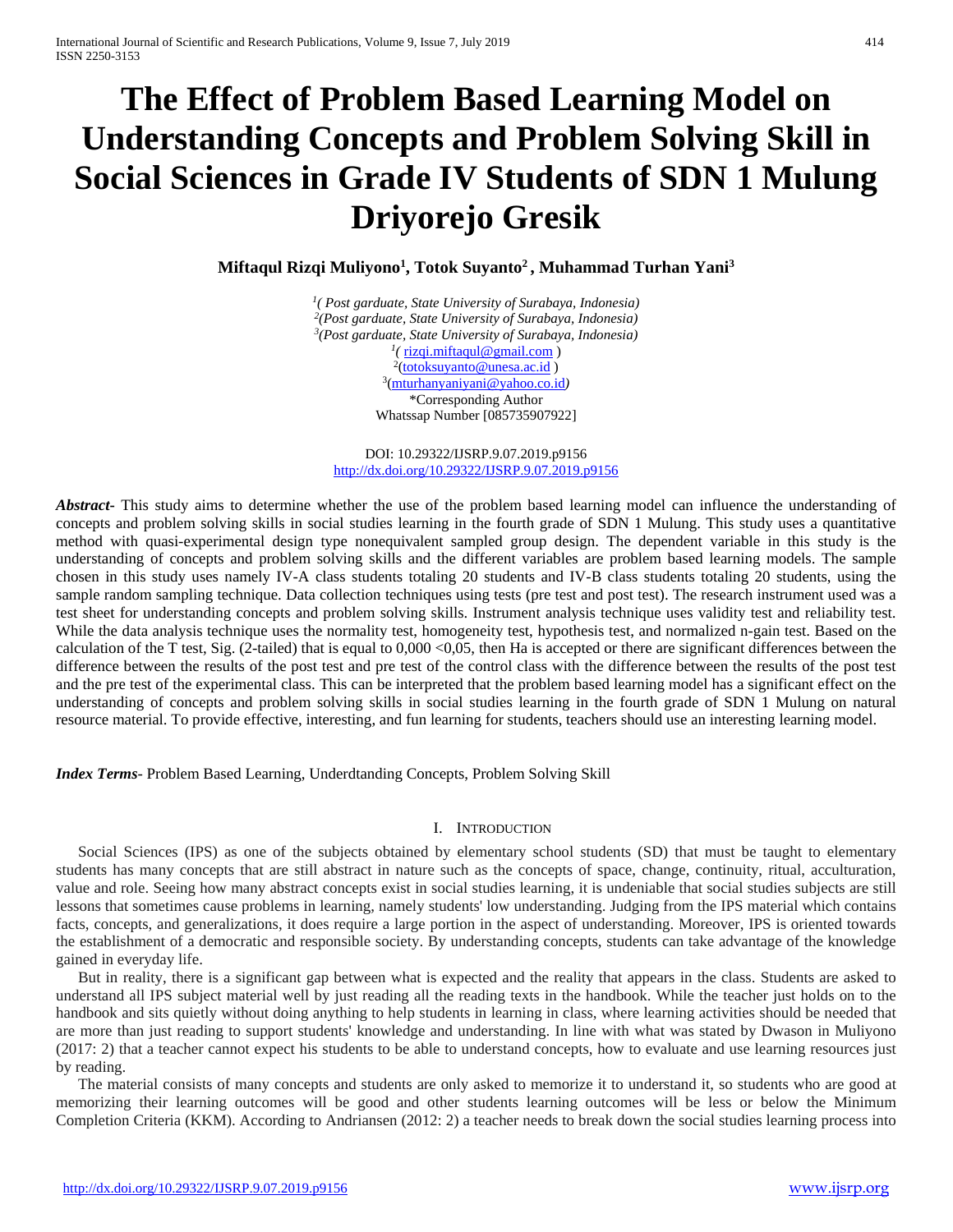the purpose of its preparation, analyze the problems and misunderstandings of students in relation to learning objectives and create activities designed to overcome problems in learning.

This is directly proportional to what Rini said (2017: 1741) that so much IPS material will make students easily bored in the learning process, and when understanding the material students are only asked to memorize it, so students who have difficulty memorizing results learning will be lacking or brought by the KKM. Regarding students, concepts such as curiosity, need, motivation, skepticism and investigation, research, and investigation need to be regulated during learning. Studies conducted on permanent education and flexible learning with these elements show that passive acceptance of students must change and students must have their own learning responsibilities. The purpose of education must be to increase the creative, exploratory and natural instincts of students and to make students really eager to learn (Timmins and Bryant in Semerci, 2005: 415).

In fact, effective problem solving is not only important for the survival of the community, but also important for the future of community prosperity (Mukhodhapayah, 2013: 21). Students are future citizens and the potential they have can significantly affect the nation's progress. Problem solving skills enable them to deal with various challenges that arise effectively. Therefore, developing student problem solving skills is one of the current needs. In line with Rini's opinion (2017: 1741) that problem solving skills is one of the basic abilities that must be possessed by every student, because students are part of the community who will certainly experience social problems so that when experiencing problems, of course problem solving skills are needed.

Problem solving is an activity carried out by each individual in identifying problems or problem situations, then giving a temporary answer or hypothesis after that from the hypothesis data collection or data collection will be carried out until it reaches the final stage of drawing generalizations. The problem solving approach in the learning process can provide a solid foothold for students to think effectively. Ahmad (2014: 2) revealed that one of the final objectives of the social studies learning process in elementary schools is that students have basic skills in solving problems. Educating students to have problem solving skills needs to be done from an early age, so that later when they are adults and in their environment, students do not feel confused to deal with the problem. If students do not have the ability to solve problems, then it is possible that students will solve the problem in the wrong way.

Consequently, schools must be able to go beyond verbalism in transferring knowledge, should provide experience in relation to how they apply outside of school. According to Purwadi (2014: 343) the use of the PBL model can help students in communicating that is conveying something they know through dialogue or mutual relations events that occur in the classroom environment, namely the transfer of messages in the form of concepts, or problem solving strategies. Also emphasized by Isrokijah (2015: 100) explains that PBL is considered as an instruction approach that will inspire students to develop thinking skills in problem solving and one type of student-centered model. PBL is an active learning model that supports flexibility and creativity in learning changing knowledge and considering individual differences. This is a learning method that makes students face to face with problems that they can encounter in the real world, which makes them aware of their own interests based on problem solving skills, and this focuses on student activities that depend on mastery and adequacy.

Students who are in the PBL learning environment have well-trained problem solving skills. As Giatri said (2014: 25), students who learn to use PBL demonstrate better clinical problem solving skills. Problems are considered to be one of the three key elements of PBL, problems must stimulate thinking or reasoning and lead to independent learning in students (Sockalingam & Schimdt, 2011: 6). In addition, students can use all the abilities they have in problem solving efforts. According to Savery (2006: 12), in a learning environment PBL students work in collaborative groups to identify what they need to learn in order to solve problems.

Learning using the PBL model will prioritize students more actively, students' understanding of the concepts learned is clearer and have good problem solving skills, this is because understanding concepts and solving problems using PBL models is done through group discussions. An issue related to the subject in the lesson is given to students to be completed in groups. The problem chosen should have a conflict issue or controversial nature, the problem is important, urgent and can be solved (solutionable) by students. The researcher hopes that through this Problem Based Learning learning model each student can receive the information provided. Learning becomes easier and more enjoyable for children. All information that is processed in the brain through such a system makes it easy to learn, understand, and re-analyze precisely and efficiently. Based on the explanation above, the title of this research is "The Effect of Problem Based Learning Model on Understanding Concepts and Skills in Solving Problems in Learning Social Sciences in Grade IV Students of SDN 1 Mulung Driyorejo Gresik".

### II. METHODOLOGY

The type of research carried out is experimental research with the design used is Quasi Experimental or quasi-experimental. The research design used in this study is Non Equivalent Control Group Design, namely the experimental group and the control group cannot be selected randomly or randomly (Sugiyono, 2008: 116).

|       |          | Tabel 1: Research Design  |          |
|-------|----------|---------------------------|----------|
| Kelas |          | <i>Pre test</i> Perlakuan | Pos test |
| X1    | $\Omega$ | R1                        | OЗ       |
| X2    | $\Omega$ | RЭ                        | O4       |

Information : X1: Experimental Class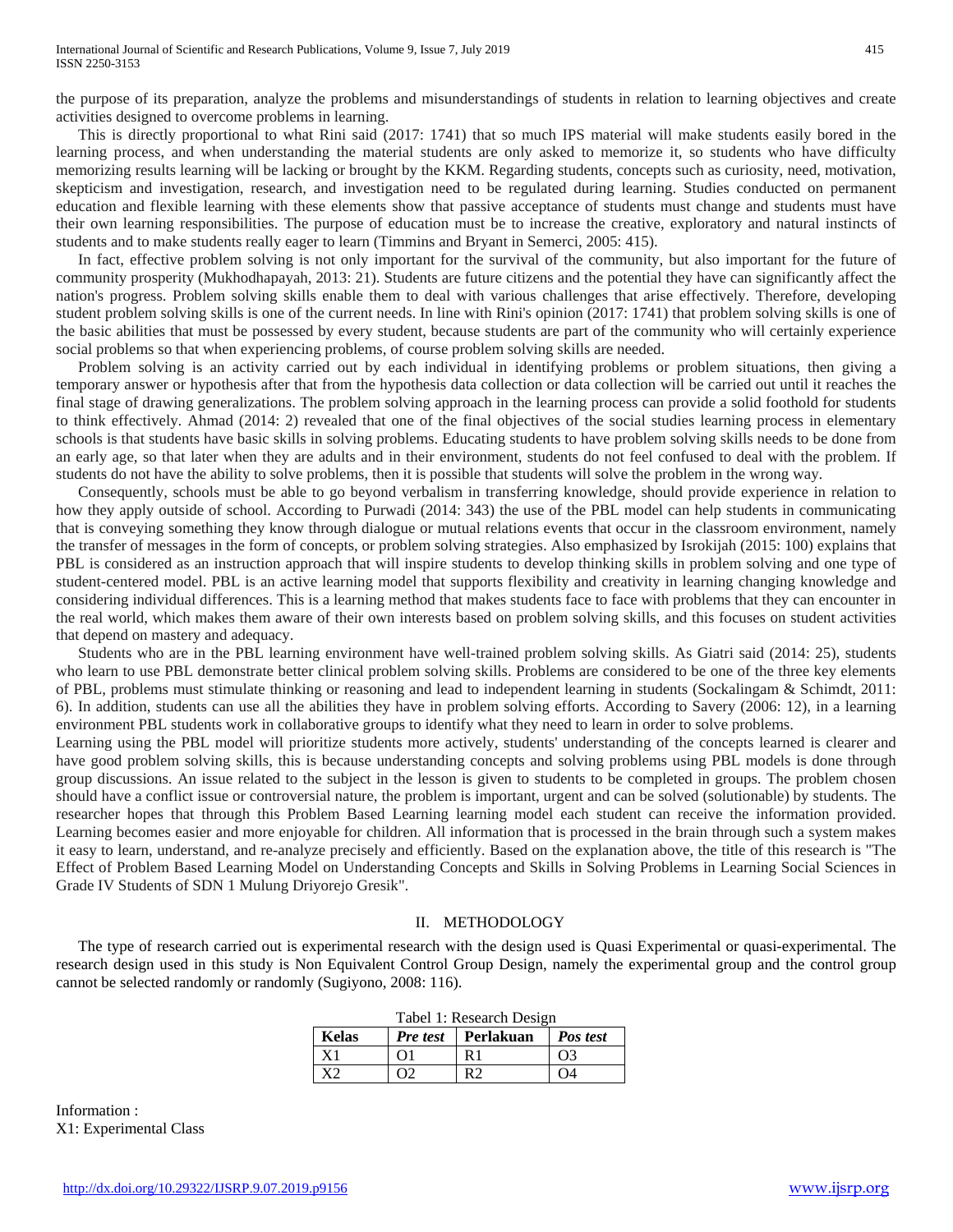X2: Control Class R1: Treatment is a problem based learning model R2: The treatment is a conventional model O1: Pre test experimental class O2: Pre test control class O3: Post test experimental class

O4: Control class post test

This research was conducted in the fourth grade of SDN 1 Mulung, East Java, Indonesia with a population of all fourth grade students of SDN 1 Mulung in grades IVA, IVB, and IVC which totaled 75 students. The researcher chose the sample random sampling technique, in the sampling the researcher mixed the subjects in the population so that all subjects were considered the same. Data collection techniques using tests. Tests are used to measure concept understanding and problem solving skills in this study. The test is done twice, namely before the material is given (pre test) and after learning (post test).

Data analysis techniques in this study through several stages, namely analysis of items and analysis of test results. Butri analysis of the question through validity test using product moment correlation test analysis, then test reliability with spearman brown. For analysis of test results there are several tests, namely normality test, homogeneity test, and T-test test with the help of SPPS 22 application which has a provision that the significance value must be greater than 0.05 (Sig> 0.05) so that the research data will be normal, and homogeneous. The normality test is used to determine whether the sample in the study is normally distributed both in the pre test and post test population values. Homogeneity test is used to determine the group variation between the experimental class and the control class is a homogeneous sample.

Then for the t-test, the statistical technique used to test the significance of the difference in 2 mean fruits derived from two distributions, in this t-test the significance value must be less than 0.05 so that there is an influence in the study or Ha is accepted. And the last test is to calculate the normalized N-Gain value to find out how much influence the use of the concept of time and the chronology of students.

## III. RESULT AND DISCUSS

| <b>Class</b>      |                 | <b>Understanding</b><br><b>Concepts</b> |                 | <b>Problem Solving</b><br><b>Skills.</b> |
|-------------------|-----------------|-----------------------------------------|-----------------|------------------------------------------|
|                   | <b>Pre-test</b> | <b>Post-test</b>                        | <b>Pre-test</b> | Post-test                                |
| <b>Control</b>    | 55.05           | 61.95                                   | 54.75           | 59.5                                     |
| <b>Experiment</b> | 55.4            | 85.25                                   | 53.5            | 85.75                                    |

#### Table 2: Average Results Pre test and Post test

Based on the average results obtained from the two classes in table 2 shows that the average test results at the end of the experimental class are higher than the results of the average test at the end of the control class. After obtaining the average results of the two groups, the next step is to analyze the test results as follows:

1. T test Experimental Class Post-Test and Control Class Post-Test

Independent-Sample analysis t-test of the experimental class post-test and control class post-test was conducted to determine whether there were significant differences in the post-test scores in the two classes. The following are the results of t test analysis:

Table 3: Test results of Post-test Understanding of Concepts of Experimental Classes and Control Classes

| <b>Independent Samples Test</b> |  |
|---------------------------------|--|

|                            |                         |       | <b>HASIL PENILAIAN</b>        |                                   |
|----------------------------|-------------------------|-------|-------------------------------|-----------------------------------|
|                            |                         |       | Equal<br>variances<br>assumed | Equal<br>variances not<br>assumed |
| Levene's Test for Equality | F                       |       | 1.855                         |                                   |
| of Variances               | Sig.                    |       | .181                          |                                   |
| t-test for Equality of     |                         |       | 7.329                         | 7.329                             |
| Means                      | df                      |       | 38                            | 34.573                            |
|                            | Sig. (2-tailed)         |       | .000                          | .000                              |
|                            | Mean Difference         |       | 23.300                        | 23.300                            |
|                            | Std. Error Difference   |       | 3.179                         | 3.179                             |
|                            | 95% Confidence Interval | Lower | 16.864                        | 16.843                            |
|                            | of the Difference       | Upper | 29.736                        | 29.757                            |

The conceptual understanding posttest t test revealed that the average results of the experimental class were 85.25 and the mean of the control class was 61.95, so it was concluded that the average experimental class was greater than the control class. From table 3 the significance value  $(0,000 \le 0,05)$ , means that there are differences in the scores of the results of students' conceptual understanding significantly in both classes.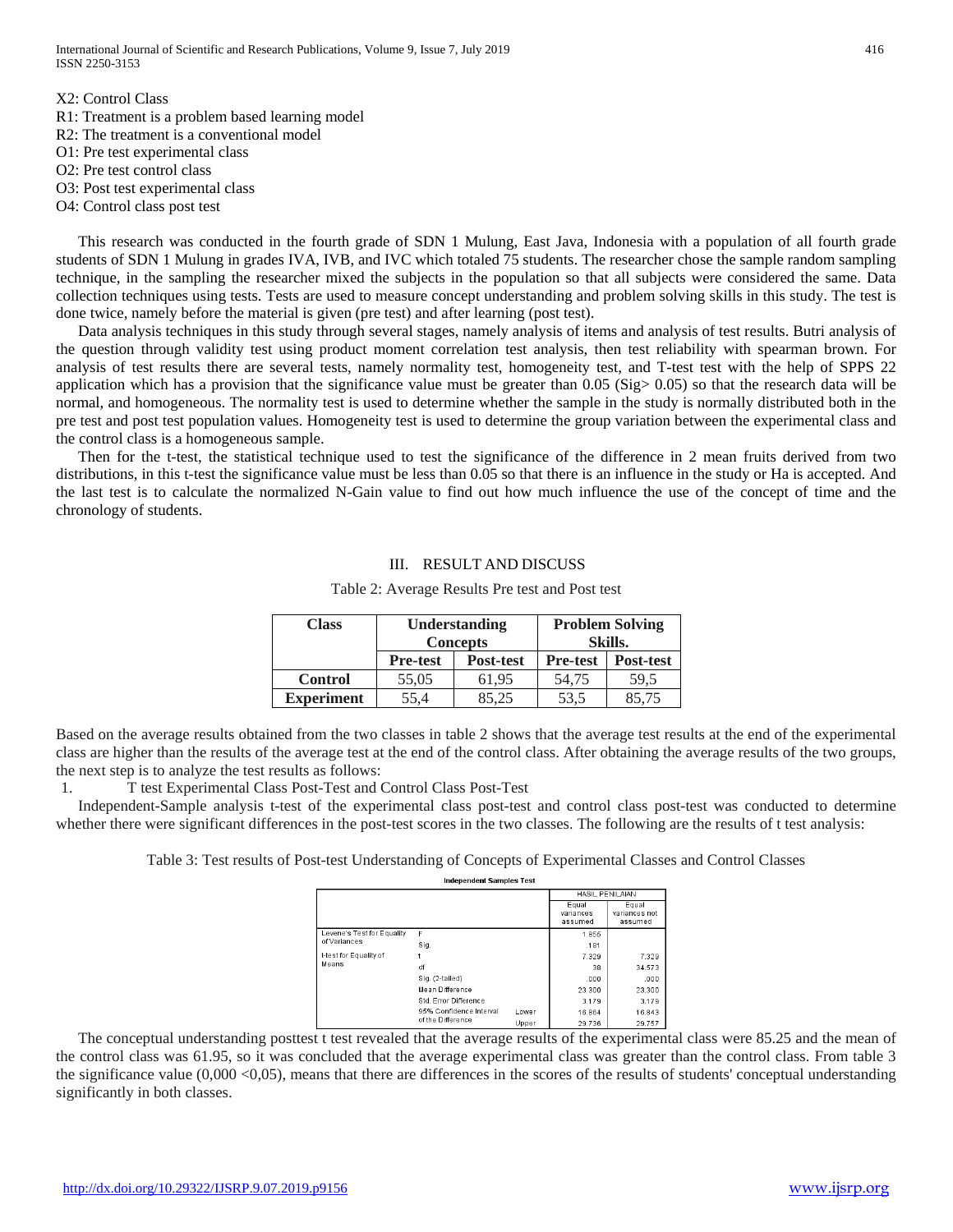|--|

## Table 4: Test Results t Post-test Skills for Solving Experiment Class Problems and Control Classes

Indenendent Samples Test

|                                 |                         |       | <b>HASIL PENILAIAN</b>        |                                   |  |
|---------------------------------|-------------------------|-------|-------------------------------|-----------------------------------|--|
|                                 |                         |       | Equal<br>variances<br>assumed | Egual<br>variances not<br>assumed |  |
| Levene's Test for Equality      | F                       |       | 1.431                         |                                   |  |
| of Variances                    | Sig.                    |       | .239                          |                                   |  |
| t-test for Equality of<br>Means |                         |       | 10.536                        | 10.536                            |  |
|                                 | df                      | 38    | 34.668                        |                                   |  |
|                                 | Sig. (2-tailed)         |       | .000                          | .000                              |  |
|                                 | <b>Mean Difference</b>  |       | 26.250                        | 26.250                            |  |
|                                 | Std. Error Difference   |       | 2.491                         | 2.491                             |  |
|                                 | 95% Confidence Interval | Lower | 21.206                        | 21.190                            |  |
|                                 | of the Difference       | Upper | 31.294                        | 31.310                            |  |

The post-test t-test for problem solving skills revealed that the average results of the experimental class were 85.75 and the mean results of the control class were 59.5, so it was concluded that the average results of solving the experimental class were greater than the control class. From table 4, the significance of the significance value (0,000 <0,05) means that there are differences in the score of the results of solving the problems of students in both classes.

2. N-Gain Test Normalized

The n-gain calculation is done to see the effect of the problem based learning model on improving concept understanding and problem solving skills. The following table shows the results of N-Gain calculations:

|                   | abio bi i valili Tost Itosans I tornianzoa concept o hacis |          |
|-------------------|------------------------------------------------------------|----------|
| <b>Class</b>      | N-Gain Skor                                                | Category |
| <b>Control</b>    |                                                            | Low      |
| <b>Experiment</b> | 0.7                                                        | Middle   |

| Table 5: N-Gain Test Results Normalized Concept Understanding |  |  |  |  |  |
|---------------------------------------------------------------|--|--|--|--|--|
|---------------------------------------------------------------|--|--|--|--|--|

From table 5 it is known that the N-Gain score in the control group is 0.1 low category, and the experimental group score is 0.7 in the moderate category, based on the results obtained above, it can be concluded that the mastery of concepts in the experimental class is higher than the control class .

|                   | <u>wole of ite comments in the continual construction of the model</u> |          |  |  |  |  |
|-------------------|------------------------------------------------------------------------|----------|--|--|--|--|
| <b>Class</b>      | N-Gain Skor                                                            | Category |  |  |  |  |
| <b>Control</b>    |                                                                        | Low      |  |  |  |  |
| <b>Experiment</b> | ).8                                                                    | High     |  |  |  |  |

| Table 6: N-Gain Test Results Normalized Problem Solving Skill |  |  |  |  |  |  |  |  |  |
|---------------------------------------------------------------|--|--|--|--|--|--|--|--|--|
|---------------------------------------------------------------|--|--|--|--|--|--|--|--|--|

From table 6 it is known that the N-Gain score in the control group is 0.1 low category, and the experimental group score is 0.8 in the moderate category, based on the results obtained above, it can be concluded that the mastery of concepts in the experimental class is higher than the control class .

### **1. The Effect of Problem Based Learning Model on Understanding Student Concepts**

Based on the description that has been explained in the results of the study, the researcher conducted a discussion of the research on the findings from the analysis of test data mastery concepts and problem solving skills. The research was carried out through the learning process in the experimental class and the control class that had been designed in such a way as to use learning tools and research instruments.

In this discussion, we will discuss the effect of using the problem based learning model on understanding the concepts in social studies learning in the fourth grade of SDN 1 Mulung. The data obtained from the results of the study are quantitative data from the results of the pre-test and post-test to determine the students' ability to understand concepts. The learning process carried out both in the experimental class and in the control class was conducted during 2 meetings. Geographical material used in this study is material about natural resources and their use in daily life. Thus, in this study students are expected to be able to understand the concept well.

Concepts are the main points of a series of relationships and ideas and all the other things that are associated with it. In other words, before we reveal the material further, we must master or understand the concepts that exist in the material (Tanoe, 2004: 50). Understanding the concept can be done in two ways, namely arranging information in one main theme along with the main points and developing a chart of concepts that describe the central theme along with related concepts, interrelated relations. In this case, understanding concepts can be obtained through the application of learning using problem based learning learning models in the experimental class.

So that in this study learning a concept will be developed by knowledge that has to do with facts from various data which includes events, landscapes, objects or known symptoms. Students will be able to conceptualize and develop their own concepts not only understand the name of a concept. The concept will help students organize data into patterns that can provide meaningful mastery of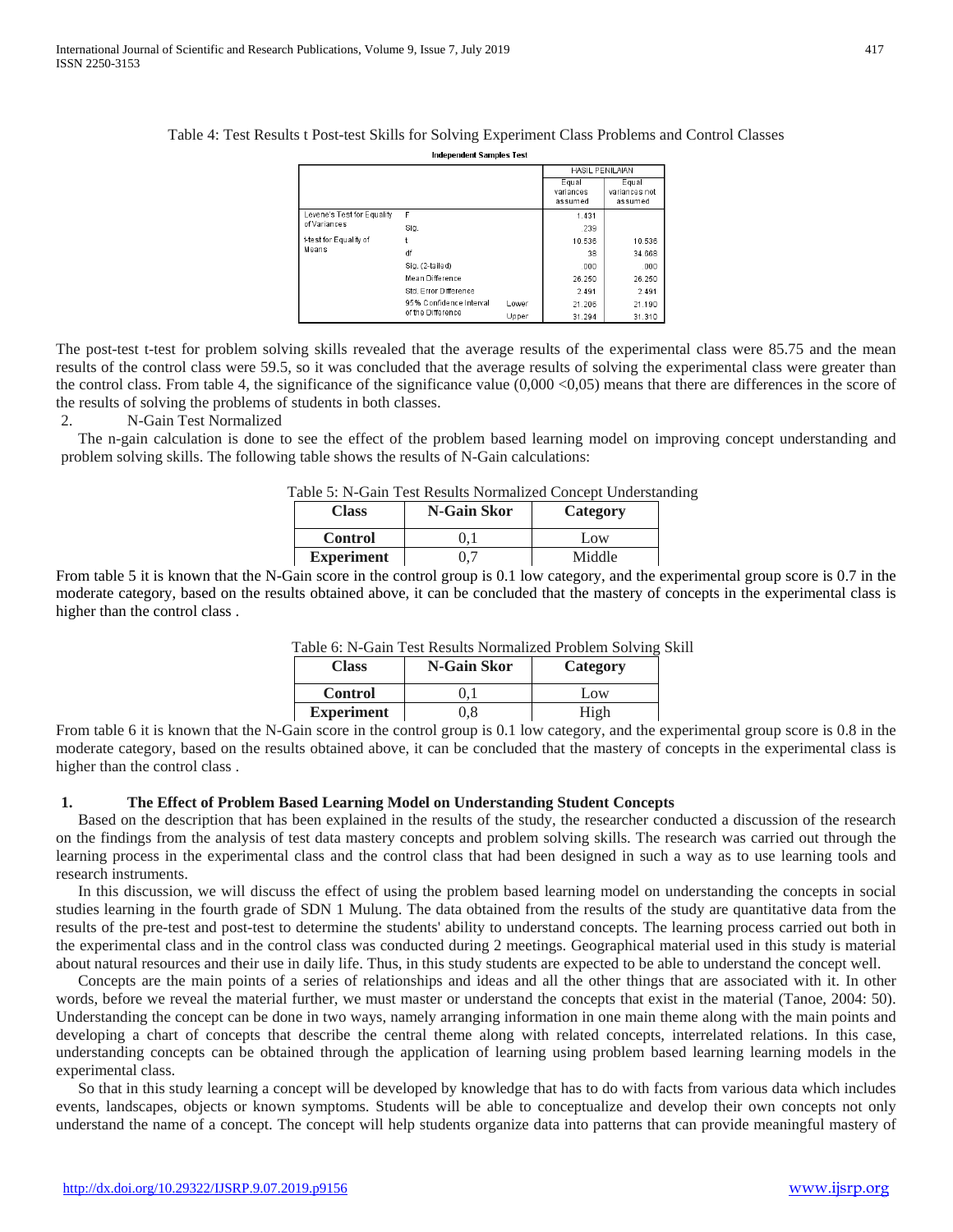the data. In this study, the researcher provides an interrelated category where the evidence will be collected from the data or from the experience of the students themselves.

Research conducted during 2 meetings or learning in both classes was conducted so that there are no factors that disrupt the process of research in both groups so that it can produce a maximum result. When the teacher carries out learning activities about concepts, students can associate a number of examples and not examples of known geographic concepts so that students fully and comprehensively understand the concepts learned. The benefits obtained by students in learning the concept that students are able to classify both in the form of characteristics and differences in a group, explain something that is considered complicated or need detailed information and is able to conceptualize things carefully through symbol-sombol (Suparda, 2013: 54).

This statement can be proven through this research. For example, in learning the concept of natural resources can be updated. Students will classify objects that are included and not included in the concept. Students understand the meaning, mention examples and not examples, classify them and in learning the teacher also shows some images of an object to support concept learning. Therefore, through this study students can easily understand the concepts obtained through effective, fun, and meaningful learning activities so that IPS material that is considered boring can be studied with fun.

In this study the problem based learning model is considered a good model and is able to simplify the concept of geographic material that is natural resource material which is one of abstract material, so the problem based learning model is used to simplify and concretize the material so that mastery of student concepts increases. The use of a problem based learning model that is fun and in accordance with basic competencies and learning indicators is one of the reasons researchers use the model.

In this study students find out what happened, manipulate objects, symbols, ask questions and try to find their own answers, match what they find at other times, and compare their findings with the findings of other students, while the teacher only directs and guides students in learning and formulating their knowledge. The teacher provides motivation so that the learning process runs effectively, so that learning objectives can be achieved.

This is in line with several previous studies that are relevant to this study. The study was conducted by Syahroni Ejin in 2016 on fourth grade students of the elementary school entitled "The Influence of Problem Based Learning (PBL) Model on Understanding Concepts and Critical Thinking Skills of Class IV Students of Guava Downstream Baluti 2 in Natural Sciences". This study shows that the use of the problem based learning model influences and enhances the ability of students to understand concepts and critical thinking skills compared to those using the direct learning model.

In the research that has been carried out there are also some limitations including: (1) the limitation of the research location is that the research is only limited to one place, namely SDN 1 Mulung Driyorejo Gresik whose population is limited to 40 students so if samples are taken there may be different results if implemented in schools with a greater population of class IV, (2) limited material, namely learning material in this study focused only on natural resource material, it allows different results of research to occur if research is carried out on other learning materials, and (3) limitations ability, that is, the researcher realizes that researchers have limited abilities, especially in the scientific field, but researchers will try their best to understand with guidance from experts.

This shows that not all variables can be strictly controlled. Therefore, if this research is conducted with different variables it will be able to allow different research results. Although many limitations were found in this study, the authors are grateful that this research can be resolved smoothly. Various kinds of limitations above can be overcome during the implementation of research so that research continues in accordance with predetermined planning and from all the explanations described above, it can be interpreted that social studies learning using the problem based learning model has a significant influence on understanding concepts and problem solving skills.

## **2. The Effect of Problem Based Learning Model on Problem Solving Skill**

Based on the description that has been explained in the results of the study, the researcher conducted a discussion of the research on the findings from the results of the data analysis test for problem solving skills. The research was carried out through the learning process in the experimental class and the control class that had been designed in such a way as to use learning tools and research instruments. In this discussion, we will discuss the effect of using the problem based learning model on problem solving skills in social studies learning in the fourth grade of SDN 1 Mulung.

The learning process carried out both in the experimental class and in the control class was conducted during 2 meetings. Geographical material used in this study is material about natural resources and their use in daily life. Thus, in this study students are expected to improve their skills in solving problems.

Students as citizens of the future and the potential they have will significantly affect the nation's progress. Problem solving skills enable them to deal with various challenges that arise effectively. Confirmed by Rini (2017: 1741) that problem solving skills is one of the basic abilities that must be possessed by every student, because students are part of the community who will certainly experience social problems so that when experiencing problems of course problem solving skills are needed.

Besides that, after this research was carried out it was proven that a theory related to the results of the study was in harmony with research. The related theory put forward by John Dewey who describes the view of education with schools as a mirror of a larger society and class will be a laboratory for investigating and overcoming real life problems. Dewey Pedagogy encourages teachers to engage students in problem-oriented projects and help them investigate important social and intellectual problems. Learning in school should be purposeful and not abstract. Purposeful and problem centered vision learning supported by students' innate desire to explore situations that are personal.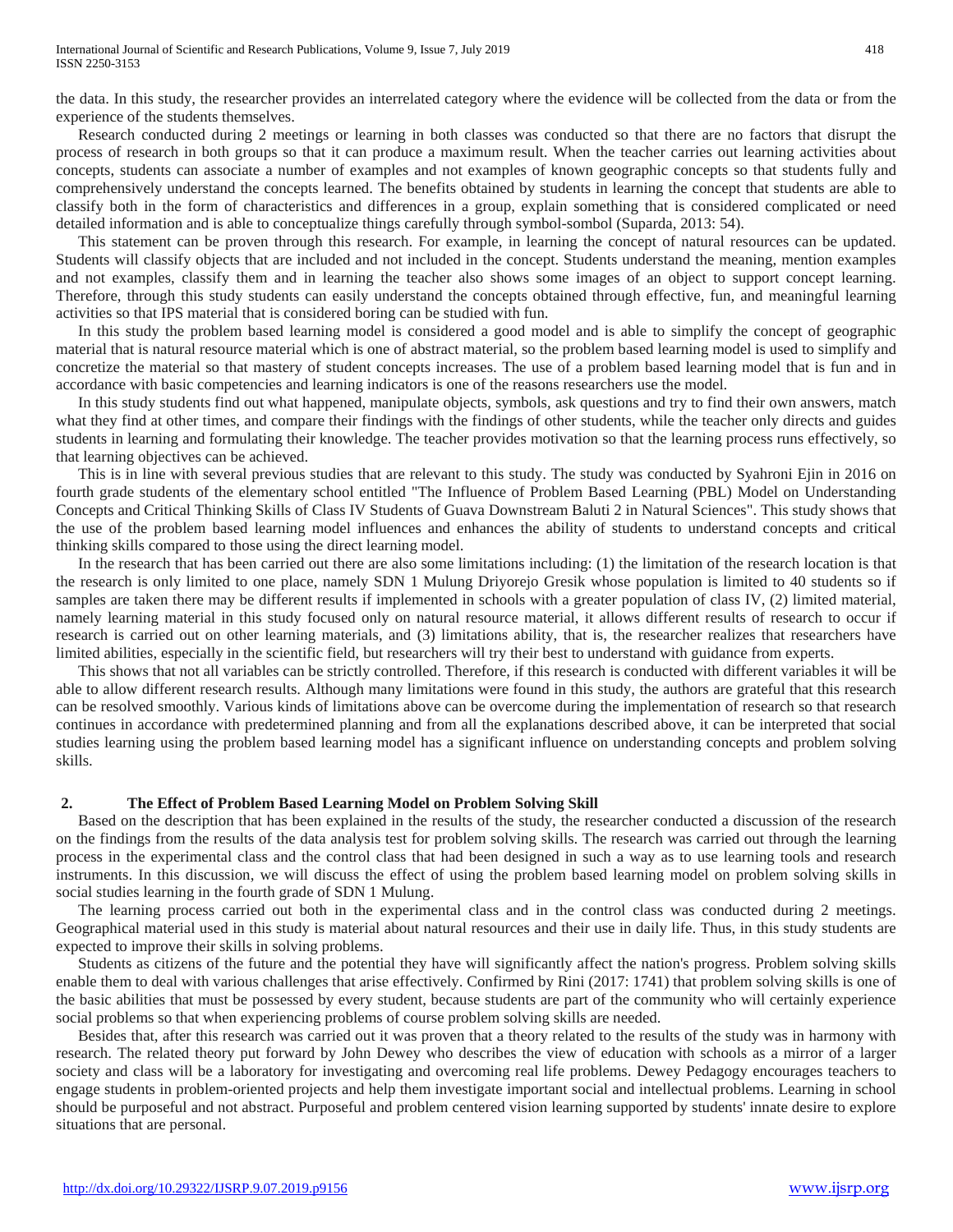Gijselaers (in Isrokijah, 2015: 100) explains that PBL is based on the view of learning as a process in which students actively build knowledge. This can help students well, because each student can work at different speeds according to their abilities. PBL can help students in communicating that is conveying something that they know through dialogue or mutual relations that occur in the classroom environment, namely the transfer of messages in the form of concepts, or strategies for solving a problem. According to Savery (2006: 9), PBL is student-centered, empowers students to conduct research, integrates theory and practice, and applies knowledge and skills to develop appropriate solutions for defining problems, PBL is an instructional approach.

This is in line with several previous studies that are relevant to this study. This research was conducted by Kustiyo Rini in 2017 in grade IV elementary school students entitled "The Effect of Using the Problem Based Learning Model on problem-solving ability of fourth grade students of Krembung Keret SDN". This study shows that the application of the problem based learning model is able to improve problem-solving skills so that social studies learning outcomes are better than those using direct learning models.

In addition, the same research conducted by Khuroidah Asna in 2013 on students of class XI IPS MAN 3 Tulungagung about "Increasing the Ability to Solve Problems and Geography Learning Outcomes through Problem Based Learning Learning Models" has been proven that the use of problem based learning models can improve problem solving skills and social studies learning outcomes of students of class XI IPS. Some of these studies are relevant to this study.

In the research that has been carried out there are also some limitations including: (1) the limitation of the research location is that the research is only limited to one place, namely SDN 1 Mulung Driyorejo Gresik whose population is limited to 40 students so if samples are taken there may be different results if implemented in schools with a greater population of class IV, (2) limited material, namely learning material in this study focused only on natural resource material, it allows different results of research to occur if research is carried out on other learning materials, and (3) limitations ability, that is, the researcher realizes that researchers have limited abilities, especially in the scientific field, but researchers will try their best to understand with guidance from experts.

This shows that not all variables can be strictly controlled. Therefore, if this research is conducted with different variables it will be able to allow different research results. Although many limitations were found in this study, the authors are grateful that this research can be resolved smoothly. Various kinds of limitations above can be overcome during the implementation of research so that research continues to run according to predetermined planning and from all the explanations described above, it can be interpreted that social studies learning using the problem based learning model has a significant influence on problem solving skills.

#### IV. CONCLUSION

Based on our review and study result, there are some influences that found. The n-gain obtained by the two classes, namely the understanding of the experimental class concept get a gain value of 0.7 with a moderate category and the control class gets an n-gain value of 0.1 with a low category. Thus it can be concluded that there is a large and significant influence on social studies learning by using the use of problem based learning models to understand the concept in grade fourth on Mulung Elementary School.

While the n-gain value for problem solving in the experimental class is 0.8 with a high category and the control class gets a n-gain value of 0.1 with a low category. Thus it can be concluded that there is a large and significant influence on social studies learning by using the use of a problem based learning model for problem solving skills in grade IV fourth on Mulung Elementary School.

#### **REFERENCES**

- [1] Ahmad. (2014). Application of Problem Based Learning Models to Improve Students' Online Problem Solving Abilities *(online)*. JUPENDAS, ISSN: 2355-3650, Vol. 1, No.1
- [2] Andriansen, Hanne Kristine. Timeline Interviews: A Tool for Conducting History Research. Vol.3(1):pp40-55
- [3] Ejin, Syahroni. 2016. The Effect of Problem Based Learning Model on Understanding Concepts and Critical Thinking Skills of Class IV Students at Jambu Hilir Baluti 2 in Natural Sciences. Education Journal. Vol.1, No.1, pp: 65-71
- [4] Giarti, Sri.2014. Skills Improvement of the Problem Solving Process and Mathematics Learning Outcomes Using the PBL Model Integrated Authentic Assessment in Class VI Students of SDN 2 Bengle, Wonosegoro. Scholaria. Vol.4, No. 3, pp.13-27
- [5] Isrokijah. (2015). Developing Problem Based Learning (PBL) Worksheets for the Eight Grade Students at Junior High School (online). LLT Journal, Vol. 18, No. 2, ISSN 1410-7201
- [6] Khuroidah, Asna dkk. 2013. . Increased Ability to Solve Problems and Results of Learning Geography Through Problem Based Learning Learning Models. Vol. 9, No. 4: 25-30
- [7] Mukhopadhyay, R. 2013. Problem Solving In Science Learning-Some Important Considerations of a Teacher. IOSR Journal of Humanities And Social Science. Vol. 8, No. 6: 21-25
- [8] Muliyono, Rizqi. M. 2017. Use of Media Timeline to Improve Mastery of the Concept of Time and Chronology in Social Studies Learning in Grade IV Elementary School Students. JPGSD Unesa. Vol.5, No.3, pp. 510-522
- [9] Purwadi, Ricky Ekarisky. 2014. Application of Problem Based Learning in Developing Communication Skills in Science Learning. Journal of STKIP Siliwangi MIPA Education. Vol.2, No.1
- [10] Rahmadani, Hanifa, danArrofa Acesta. 2017. . Effect of Application of Problem Based Learning Learning Models to Understanding Student Concepts. Journal of Basic Education. Vol.2, No.1,pp:1-9
- [11] Savery, John R. (2006). *Overview of Problem Based Learning: Definitions and Distinctions (online)*. Interdisciplinary Journal of Problem-Based Learning, Volume 1, Issue 1, Article 3